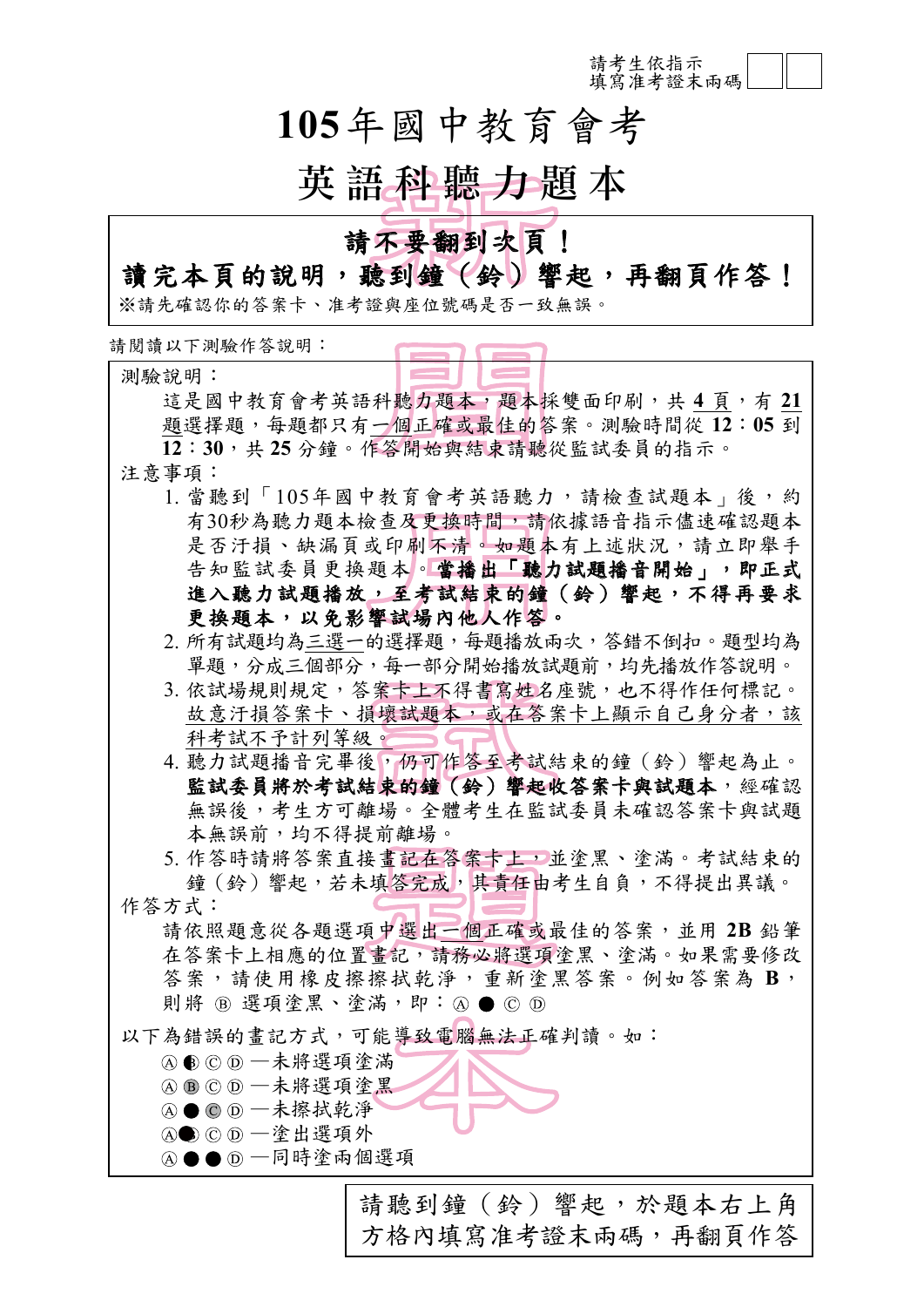#### 第一部分:辨識句意 (第 1-3 題)

作答說明:每題均有三張圖片,請依據所聽到的句子,選出符合描述的圖片,每 題播放兩次。





1 | 請翻頁繼續作答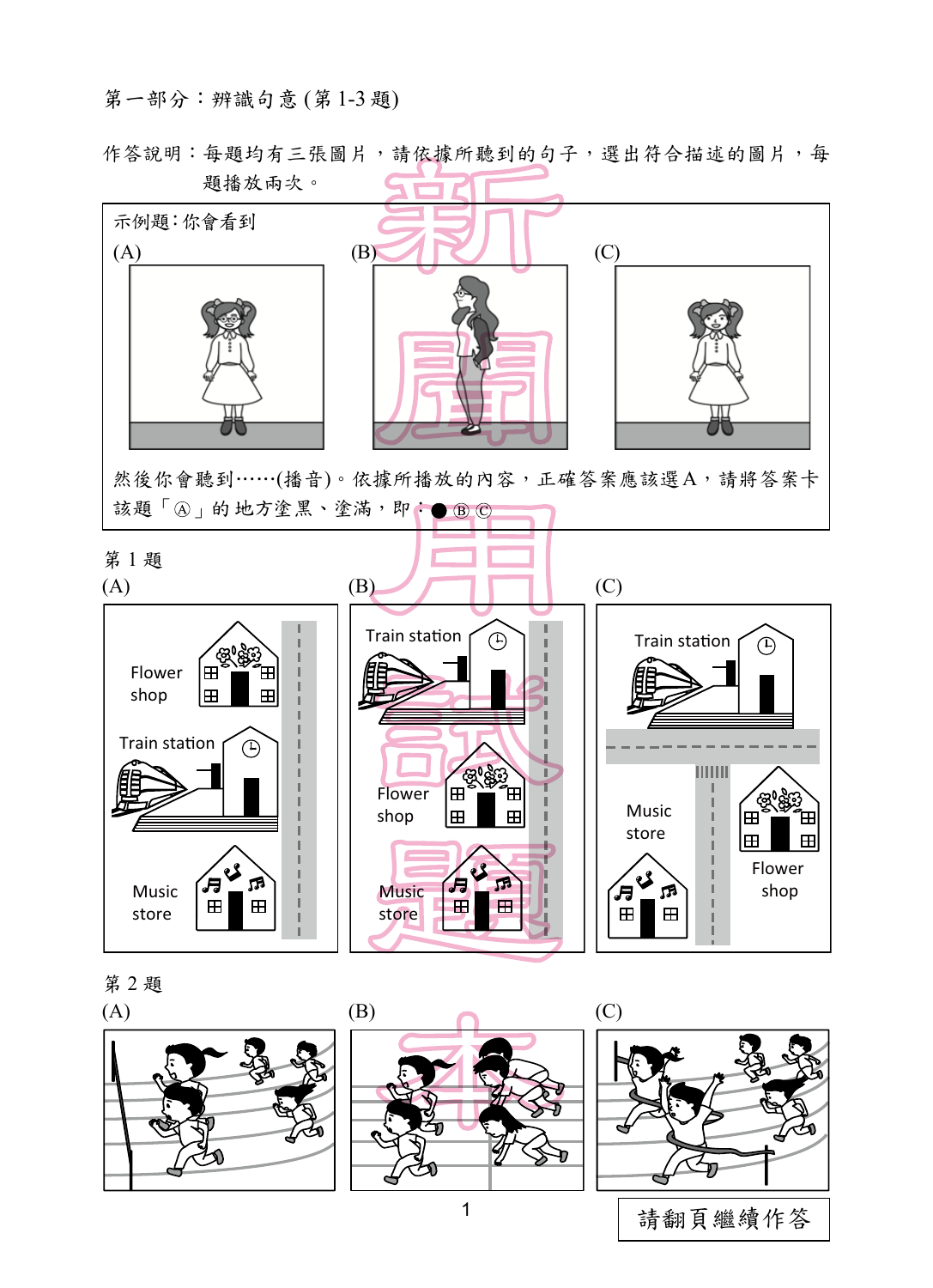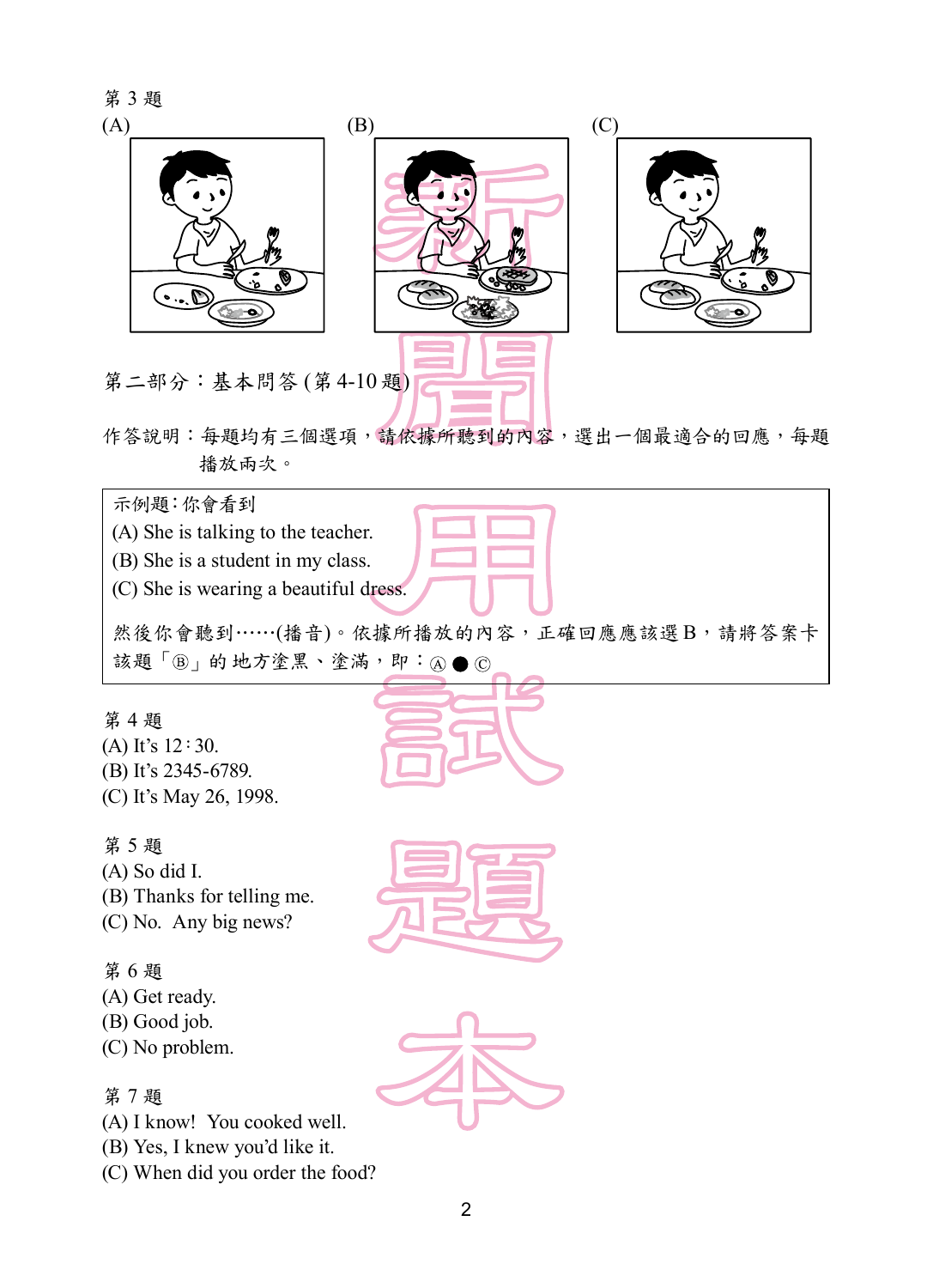第 8 題 (A) Oh, thank you. (B) Oh, excuse me. (C) Oh, you're lucky. 第 9 題 (A) After school. (B) At the park. (C) In the refrigerator. 第 10 題 (A) I can't wait. (B) It didn't take long. (C) That's too slow. 第三部分:言談理解 (第 11-21 題) 作答說明:每題均有三個選項,請依據所聽到的對話或短文內容,選出一個最適合 的答案,每題播放兩次。 示例題:你會看到 (A) 9:50. (B) 10:00. (C) 10:10. 然後你會聽到……(播音)。依據所播放的內容,正確答案應該選B,請將答案卡 該題「B」的地方塗黑、塗滿,即:4◎ 第 11 題 (A) Science. (B) Sports. (C) Reading.

第 12 題

- (A) A taxi driver.
- (B) A shopkeeper.
- (C) A police officer.

### 第 13 題

(A) The man's shoes.

(B) The trash can.

(C) Tom's noodles.

![](_page_3_Picture_10.jpeg)